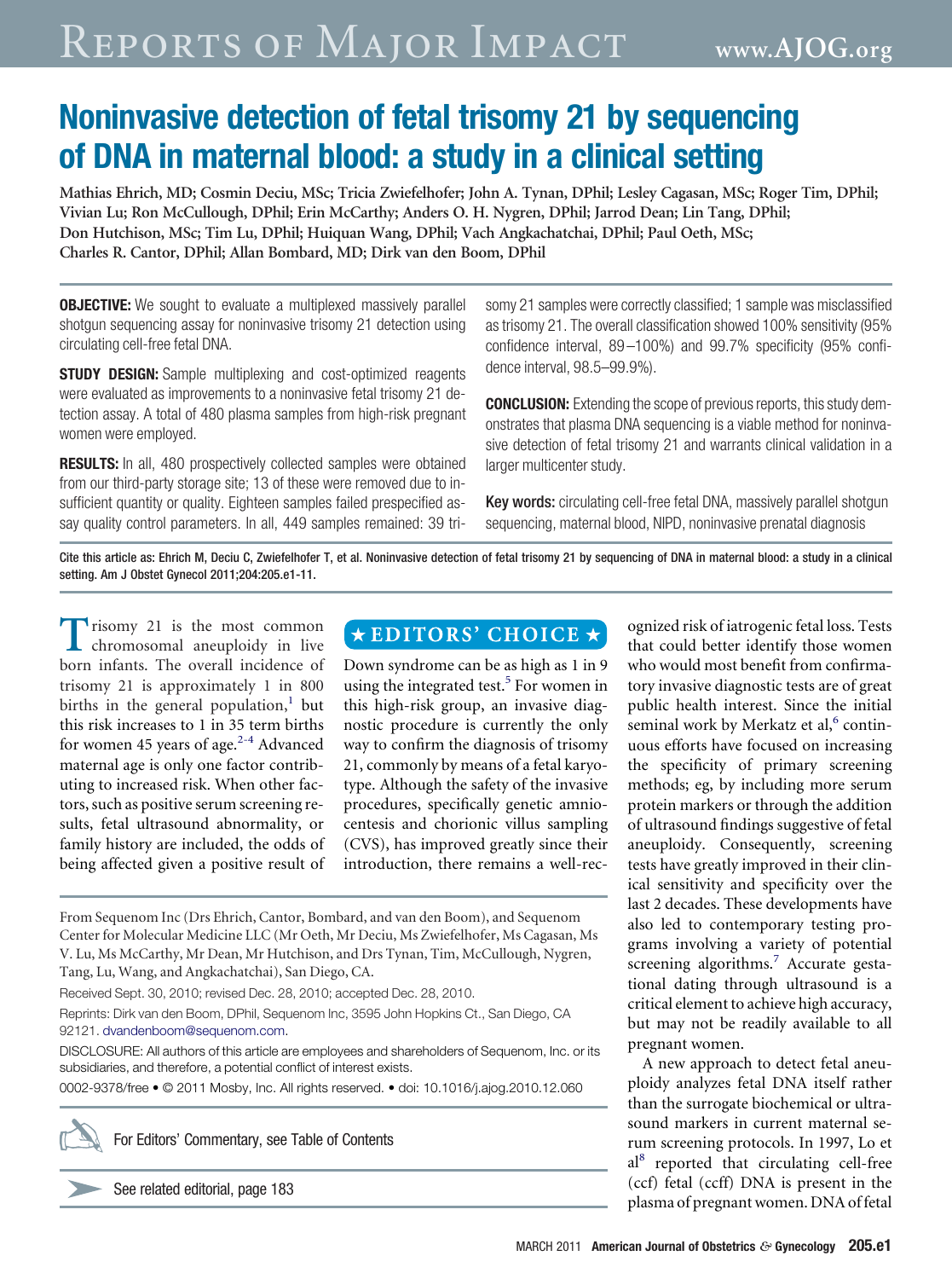origin ranges between 2% and 40% with a mean around 10% of the total ccf DNA across varying gestational ages. $9-12$  The ccff DNA is cleared from the maternal bloodstream within hours after birth; thus, misdiagnosis from carryover contamination from a previous pregnancy is unlikely.[13](#page-9-0) A noninvasive ccff method for prenatal Rhesus D testing in Europe has already been widely adopted.<sup>14</sup>

In comparison to Rhesus D testing, aneuploidy detection from ccf DNA is far more challenging. In principle, aneuploidy detection could be enabled through a variety of methods including the analysis of single nucleotide polymorphisms,<sup>15</sup> DNA methylation,<sup>16,17</sup> or fetally expressed RNA transcripts.<sup>18,19</sup> The most convincing data to date for a generally applicable test, however, have been generated through massively parallel shotgun sequencing (MPSS) of ccf DNA. Two groups have independently shown that MPSS can unambiguously identify plasma samples from women carrying a trisomy 21 fetus<sup>20-23</sup> compared to samples from women with euploid fetuses. These studies were performed with small numbers of clinical samples and, while these preliminary results are very promising, the true clinical performance remains to be established. As originally described in 2008, the overall cost of a sequencing-based testwas prohibitive in terms of potential deployment in clinical practice. However, next-generation sequencing methods such as MPSS are rapidly evolving with concomitant declines in reagent and instrument costs.

We have implemented several process improvements in MPSS for noninvasive aneuploidy detection using ccf DNA. These modifications provide an affordable testing procedure with the potential for widespread utilization. Because such a test, first and foremost, has to be safe and efficacious we designed a blinded study that tested a total of 480 plasma samples collected from pregnant woman at high risk for fetal aneuploidy.

#### **MATERIALS AND METHODS Study design**

The study was set up to include at least 40 trisomy 21 samples, a design chosen to achieve a lower 95% confidence bound

of 91% when all trisomy 21 cases are correctly identified. We matched trisomy 21 samples with euploid samples at a  $\sim$  1:11 ratio, slightly higher than the more typical prevalence in a high-risk group of 1 in 15.

Patients at increased risk for fetal Down syndrome and other chromosomal aneuploidies were asked to participate in this prospective study. Risks included a positive serum biochemical screening test; advanced maternal age  $(\geq$ 35 years at the estimated date of delivery); a fetal ultrasound finding suggestive of Down syndrome; or a personal/ family history of Down syndrome. Patient informed consent was obtained for peripheral blood sampling and for the inclusion of karyotype results from an already scheduled, subsequent invasive diagnostic procedure. Fetal karyotypes or quantitative fluorescent PCR results were obtained as part of regular clinical care on either CVS or genetic amniocentesis samples. These data were unknown to the investigators prior to unblinding. The sample demographics were representative for pregnant women at high risk for fetal trisomy 21 [\(Table 1\)](#page-5-0).

Samples were blinded to the investigators and prospectively collected, processed, and stored at an independent, contracted, third-party location (Biostorage Technologies Inc [BST], Indianapolis, IN). All information was kept within an independent, third-party database (Pharmaceutical Research Associates Inc [PRA], Raleigh, NC). A total of 480 samples were requested from PRA and provided by BST for analysis at Sequenom Center for Molecular Medicine, San Diego, CA. Karyotype results were unknown to the investigators and data analysts until after completion of all sample testing and submission for review. The MPSS results were sent to an independent, third-party biostatistician who had all clinical information including confirmatory karyotypes. The data were matched and unblinded by this third-party biostatistician and the concordance of the results was reported.

#### **Sample collection**

For the study presented here, samples were collected at clinical practices active

in the treatment of patients undergoing invasive prenatal diagnosis by CVS (first trimester) and genetic amniocentesis (second trimester) and, for some of the cases, from pregnancy termination centers. Eight samples were collected for research purposes under Food and Drug Administration approval (FDA Establishment Identifier no. 3005208435). All remaining samples were collected under institutional review board (IRB) approval (Western Institutional Review Board [WIRB] no. 20091396, WIRB no. 20080757, Compass IRB no. 00351). All samples, demographics, and karyotype results were completely blinded to the laboratory investigators by the thirdparty clinical research organization (PRA) and the BST facility. Patients were approached during their genetic counseling sessions and, if they gave their informed consent, the study protocol dictated that phlebotomy was to be performed prior to their invasive procedure. The vast majority of samples were collected after August 2009 and none were collected before May 2009; therefore, the oldest samples in the study were  $\sim$ 10 months old. Samples were all collected at specifically contracted processing centers operating under study-specific protocols. None of the samples were obtained and analyzed as fresh samples; ie, all were processed and frozen before shipment to the central, independent biostorage facility [\(http://biostorage-](http://biostorage.com/) [.com/;](http://biostorage.com/) a full description of the independent nature of this widely used biostorage company is detailed on their World Wide Web site).

All samples were collected and processed under the same protocol: 10 mL of maternal whole blood was drawn into an EDTA-K2 spray-dried Vacutainer (Becton Dickinson, Franklin Lakes, NJ), stored, and transported to the processing laboratory on wet ice. Within 6 hours of the blood draw, the maternal whole blood was centrifuged (Eppendorf 5810R plus swing out rotor) chilled (4°C) at 2500*g* for 10 minutes and the plasma was collected. The plasma was centrifuged a second time (Eppendorf 5810R plus fixed angle rotor) at 4°C at 15,000*g* for 10 minutes. After the second spin, the plasma was removed from the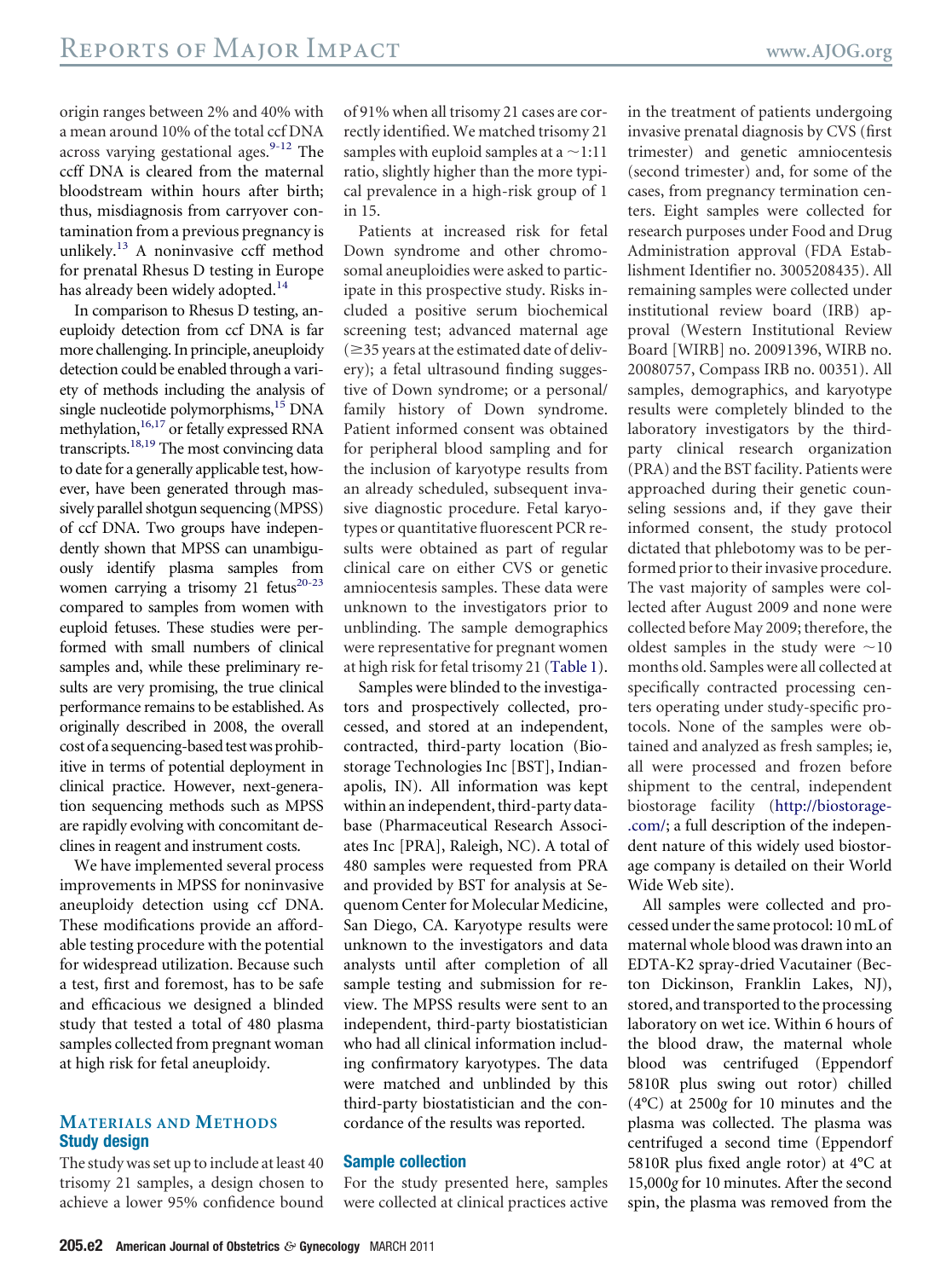pellet that formed at the bottom of the tube and distributed into 4-mL plasma bar-coded aliquots. In this study, only a single 4-mL plasma aliquot from each patient was used for DNA isolation.

#### **MPSS aneuploidy detection**

DNA was prepared from 4 mL of maternal plasma. The short lengths of ccf DNA afford direct use in preparing the libraries of DNA fragments that were sequenced. In practice, 4 different libraries each containing a synthetic oligonucleotide sequence as a bar code were mixed and analyzed together (multiplexing). The bar code revealed which library each sequence read represented. Eight separate mixtures of 4 libraries were analyzed in parallel. One MPSS process required about 2 days and yielded 36 bases of sequence from each DNA fragment. Approximately 5 million 36-base fragments were sequenced from each library. These represented about 6% of the human genome in each sample. As is standard in MPSS, the 36-base reads were processed to exclude poor-quality data and then matched to a reference human genome to determine their chromosome origin. The fraction of reads is proportionate to chromosome size. Thus, typically 8.5% of all reads are from chromosome 1, while only about 1.2% are from chromosome  $22.^{20,21}$ 

A fetus with trisomy 21 contributes additional genetic material to the total pool of ccf DNA. Consequently, in comparison to women carrying a euploid fetus, a slightly larger contribution of sequence reads mapping to chromosome 21 is observed in a plasma sample of a woman carrying a fetus with Down syndrome. Ccf DNA in plasma from a pregnant woman with a euploid fetus shows an average 1.35% of all aligned sequence reads located on chromosome 21. A variety of analytical methods have been published to detect an overabundance of genetic material from chromosome 21 in trisomic pregnancies.<sup>[20,21,23](#page-9-0)</sup> These use some form of normalization to calibrate the results against a known set of euploid reference samples. Contributions greater than the reference range are then indicative of additional genetic material from chromosome 21 and in many cases can

be interpreted as a fetal trisomy 21. In this study, a modification of a method used by Chiu et  $al^{20}$  was used for classification. Prior to the main study a set of known euploid reference samples was used to calculate the mean and standard deviation (SD) of the representation of chromosome 21 (percentage of reads obtained from chromosome 21). Then, for every test sample, the distance, measured in SD, from the mean in the euploid reference set was calculated. A fixed cutoff of 2.5 SD was used to identify samples with an overrepresentation of chromosome 21 material.

#### **Assay design**

Compared to previously published studies, $20,21$  3 important modifications were made to the sequencing protocol. We used custom purified enzymes in the library generation process to achieve a reduction in assay cost. We employed the latest sequencing biochemistry available for the GAIIx sequencer (Illumina Inc, San Diego, CA) in combination with the manufacturer's analysis software CASAVA version 1.6. These changes increased the number of sequence reads from approximately 13 to 20 million per lane.We also used indexing primers during library amplification to allow analysis of multiple samples in a single sequencing reaction ("multiplexing" vs "monoplexing"). In this study, 4 samples were analyzed per lane ("4-plex" or "tetraplexing"), which equates to approximately 3 to 5 million available sequence reads per sample. The combination of these modifications enabled 4 times higher throughput at about 4 times lower cost.

#### **DNA extraction**

The Qiagen ccf nucleic acid kit (Qiagen, Hilden, Germany) was used according to the manufacturer's specifications. The resulting DNA was eluted in 55  $\mu$ L of buffer AVE (part of the Qiagen kit).

#### **Quality control of extracted DNA**

The quantity of the extracted DNA was determined with an assay that uses simultaneous quantification of fetal and total ccf DNA. This fetal quantifier assay  $(FQA)$  was recently published<sup>[10](#page-9-0)</sup> and uses methylation-sensitive restriction en-

zymes to eliminate the maternal contribution of genomic regions that are methylated in fetal DNA and unmethylated in maternal DNA. The remaining nondigested fetal DNA is coamplified in the presence of a known amount of synthetic oligonucleotide to permit competitive polymerase chain reaction (PCR). This synthetic oligonucleotide has an identical sequence to the target genomic DNA, apart from 1 nucleotide that can be targeted by single-base extension and quantitative matrix-assisted laser desorption/ionization time-of-flight mass spectrometric analysis. To ensure accurate results, the assay comprises multiple markers in 4 different categories. Three markers are used to measure total DNA amounts. Three markers are used to measure chromosome Y copy numbers; 2 markers interrogate the efficiency of the methylation-specific digestion reaction, and 5 markers are used to measure fetal DNA amounts.

Methylation-based DNA discrimination was performed using 10  $\mu\rm L$  of eluted DNA per reaction. All reagents and apparatus were obtained from Sequenom Inc, San Diego, CA, unless stated otherwise. Digestion of plasma DNA was performed for 30 minutes at 41°C by adding 25  $\mu$ L of a mixture containing 3.5X PCR buffer, 2.22 mmol/L  $MgCl<sub>2</sub>$ , 10 U HhaI (New England Biolabs, Ipswich, MA), 10 U HpaII (New England Biolabs), and 10 U ExoI (New England Biolabs). Exonuclease was added to eliminate singlestranded DNA that would escape digestion and overestimate the fetal fraction. After the restriction was complete, the enzymes were inactivated and the DNA denatured by heating the mixture for 10 minutes at 98°C. All steps following the restriction reaction were performed ac-cording to Nygren et al.<sup>[10](#page-9-0)</sup>

#### **Library preparation**

The extracted ccf DNA was used for library preparation without further fragmentation or size selection, because ccf DNA is already naturally fragmented, having an average length of approximately 160 base pairs. Low binding Eppendorf tubes were used to store 55  $\mu\rm L$  of DNA eluent at 4°C following extraction until the library preparation had started.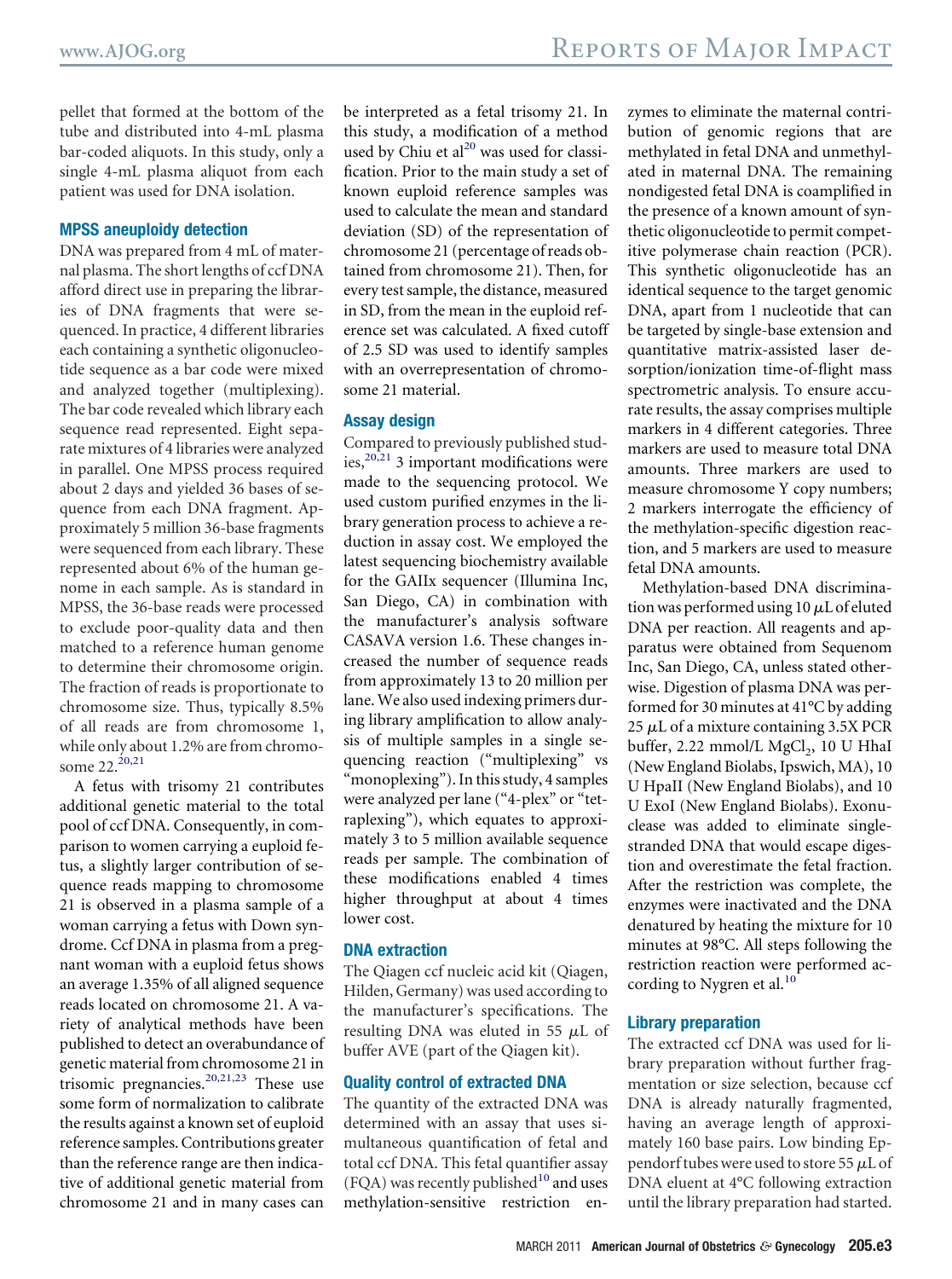<span id="page-3-0"></span>



Storage times ranged from 24-72 hours. The library preparation was carried out according to the manufacturer's specifications (Illumina Inc) with some modifications. Enzymes and buffers were sourced from Enzymatics (End Repair Mix –LC; dNTP Mix [25 mmol/L each]; Exo(-) Klenow polymerase; 10X Blue Buffer; 100 mmol/L dATP; T4 DNA Ligase; 2X Rapid Ligation Buffer) and New England Biolabs (Phusion MM). Adapter oligonucleotides, indexing oligonucleotides, and PCR primers were obtained from Illumina Inc.

Library preparation was initiated by taking 40  $\mu$ L of ccf DNA for end repair, retaining 15  $\mu$ L for QC by FQA. End repair was performed with a final concentration of 1X End Repair buffer, 24.5  $\mu$ mol/L each dNTPs, and 1  $\mu$ L of End Repair enzyme mix. The end repair reaction was carried out at room temperature for 30 minutes and the products were cleaned with Qiagen Qiaquick columns, eluting in 36  $\mu$ L of elution buffer  $(EB)$ . 3' mono-adenylation of the endrepaired sample was performed by mixing it with a final concentration of 1X Blue Buffer,  $192 \mu$ mol/L dATP, and 5 U of Exo(-) Klenow Polymerase. The reaction was incubated at 37°C for 30 minutes and cleaned up with Qiagen Min-Elute columns, eluting the products in 14  $\mu$ L of EB. Adapters were ligated to the fragments by incubating for 10 minutes at room temperature with 1X Rapid Ligation buffer, 48.3 nmol/L Index PE Adapter Oligos, and 600 U T4 DNA Ligase. The ligation reaction was cleaned up with QiaQuick columns, and the sample eluted in 23  $\mu$ L of EB. The adaptermodified sample was enriched by amplifying with a high-fidelity polymerase. The entire 23  $\mu$ L eluent of each sample





Relationship between z-scores calculated based on 24 external samples using mean and SD (xaxis) and using median and median absolute deviation (y-axis). The *blue line* indicates the empirically derived z-score cutoff of 2.5, which is comparable to the cutoff of 3 (*red line*) using the robust method.

*Ehrich. Noninvasive detection of fetal trisomy 21. Am J Obstet Gynecol 2011.*

was mixed with 1X Phusion MM, Illumina Inc PE 1.0 and 2.0 primers, and 1 of 12 index primers for a total PCR reaction volume of 50  $\mu$ L. The sample was amplified in a 0.65-mL PCR tube using a MJ Research (Bio-Rad, Hercules, CA) Model PTC-200 thermal cycler. The PCR conditions were an initial denaturation at 98°C for 30 seconds, 15 cycles of denaturation at 98°C for 10 seconds, annealing at 65°C for 30 seconds, and extension at 72°C for 30 seconds. A final extension at 72°C for 5 minutes was followed by a 4°C hold. The PCR products were cleaned with MinElute columns and the libraries eluted in 17  $\mu\rm L$  of EB.

#### **Quality control of generated sequencing library**

The libraries were quantified via SYBR Green quantitative PCR (qPCR) analysis as outlined by Meyer et al.<sup>[24](#page-10-0)</sup> Each library was diluted  $1:10<sup>8</sup>$  and quantified against a library standard using Power SYBR Green PCR Master Mix (ABI, Foster City, CA).

Each sample or standard was assayed in triplicate, including triplicate nontemplate control reactions. The sample was gently inverted or pipetted up and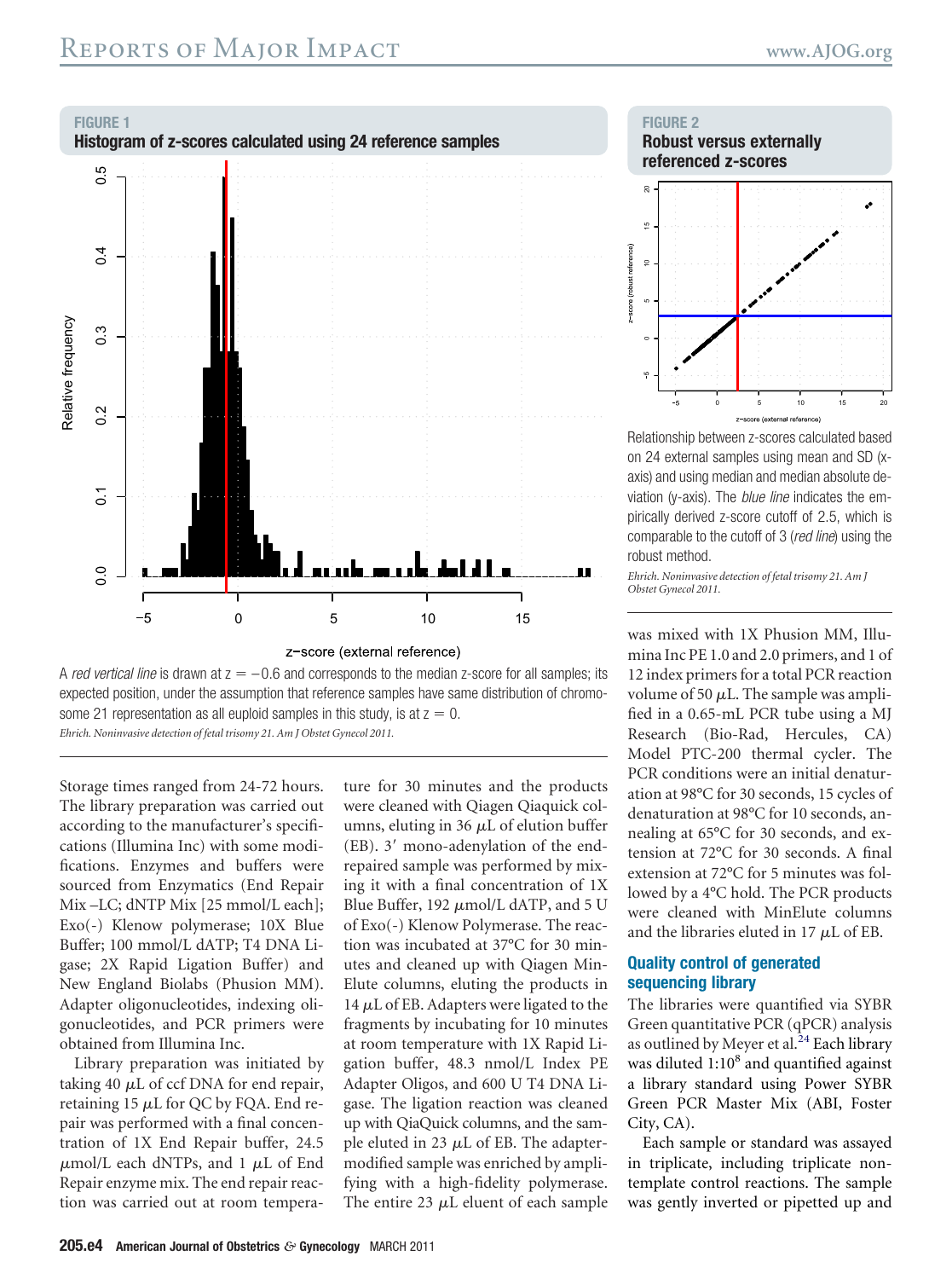<span id="page-4-0"></span>down to mix, then spun down. In the reaction 2  $\mu$ L of the 1:10<sup>8</sup> dilution are added to a reaction mix containing 9  $\mu\rm L$ of Ultrapure Water,  $12.5 \mu L$  2x Power Mix, 0.5  $\mu$ L of each forward (GAT ACG GCG ACC ACC GAG AT) and reverse (CAA GCA GAA GAC GGC ATA CGA G) primer at 10  $\mu$ mol/L, and 0.5  $\mu$ L of 1 U/ $\mu$ L uracil-N-glycosylase. Amplification was performed on an ABI 7500 (Applied Biosystem, Foster City, CA). The cycling protocol began with a 2-minute uracil-N-glycosylase decontamination step at 50°C, this was followed by Hot-Start activation 95°C for 10 minutes. The program cycling was commenced and continued through 46 cycles of 15 seconds denaturation at 95°C followed by 1 minute of annealing/extension at 60°C. The final step was a 15-second denaturation at 95°C.

#### **Clustering and sequencing**

Clustering and sequencing were performed according to standard Illumina Inc protocols. Individual libraries were normalized to a 5-nmol/L concentration and then clustered in 4-plex format to a final flow cell loading concentration of 1.75 pmol/L per sample or 7 pmol/L per flow cell lane. The cBOT instrument and v4 Single-Read cBOT reagent kit (Illumina Inc) were used. Thirty-six cycles of single-read multiplexed sequencing were performed on the Genome Analyzer IIx with Paired-End module using v4 SBS reagent kits and supplemental Multiplex Sequencing Primer kits (Illumina Inc). Image analysis and base calling were performed with RTA1.6/SCS2.6 software (Illumina Inc). Sequences were aligned to the UCSC hg19 human reference genome (nonrepeat-masked) using CASAVA version 1.6 (Illumina Inc).

#### **Data analysis**

Sequence reads unique to a chromosome were counted, up to 1 mismatch (U1 counts), and the chromosome 21-specific genomic representation was calculated based on these unique sequence reads. The fractional genomic representation of chromosome 21 (also referred to as the percentage of chromosome 21) was determined by dividing the number of sequence reads from chromosome 21



Histograms showing distribution of quality control parameters (each histogram has optimal number of bins, as calculated with Scott's rule). Very high values of unique sequence counts ( $>$ 10 million) are mainly obtained from samples that were analyzed in monoplex. *Ehrich. Noninvasive detection of fetal trisomy 21. Am J Obstet Gynecol 2011.*

by all sequence reads excluding sequence reads from chromosomes X and Y. The fractional genomic representation was then standardized by subtracting the mean of a control group and dividing by the standard deviation (SD) of that same control group. Using a set of known euploid samples as a control group, this method determines the distance in SD of the tested sample to the mean of the euploid reference group. This metric, standardized fractional genomic representation (the so-called z-scores), is the metric used to classify samples as euploid or trisomy 21. Details of this procedure are outlined in Chiu et al.<sup>20</sup>

Ideally, the standardization process would be based on the true mean and true SD as calculated from a very large set of euploid samples. In the absence

of such a large set, a control group of 24 euploid samples from a previous experiment was used. Given both the limited sample size and the latent differences between the 2 different experiments, this control group may produce biased estimates of the true mean and true SD. In the design of the current study, similar to an expected clinical setting, it was anticipated that the majority of the samples would be euploid. Therefore the distribution of the z-scores should have a large normally distributed component centered on 0 and with SD close to 1. Any significant departure from this situation would be an indicator of improper standardization. Alternatively, a robust standardization can be employed given the data from the current experiment, by using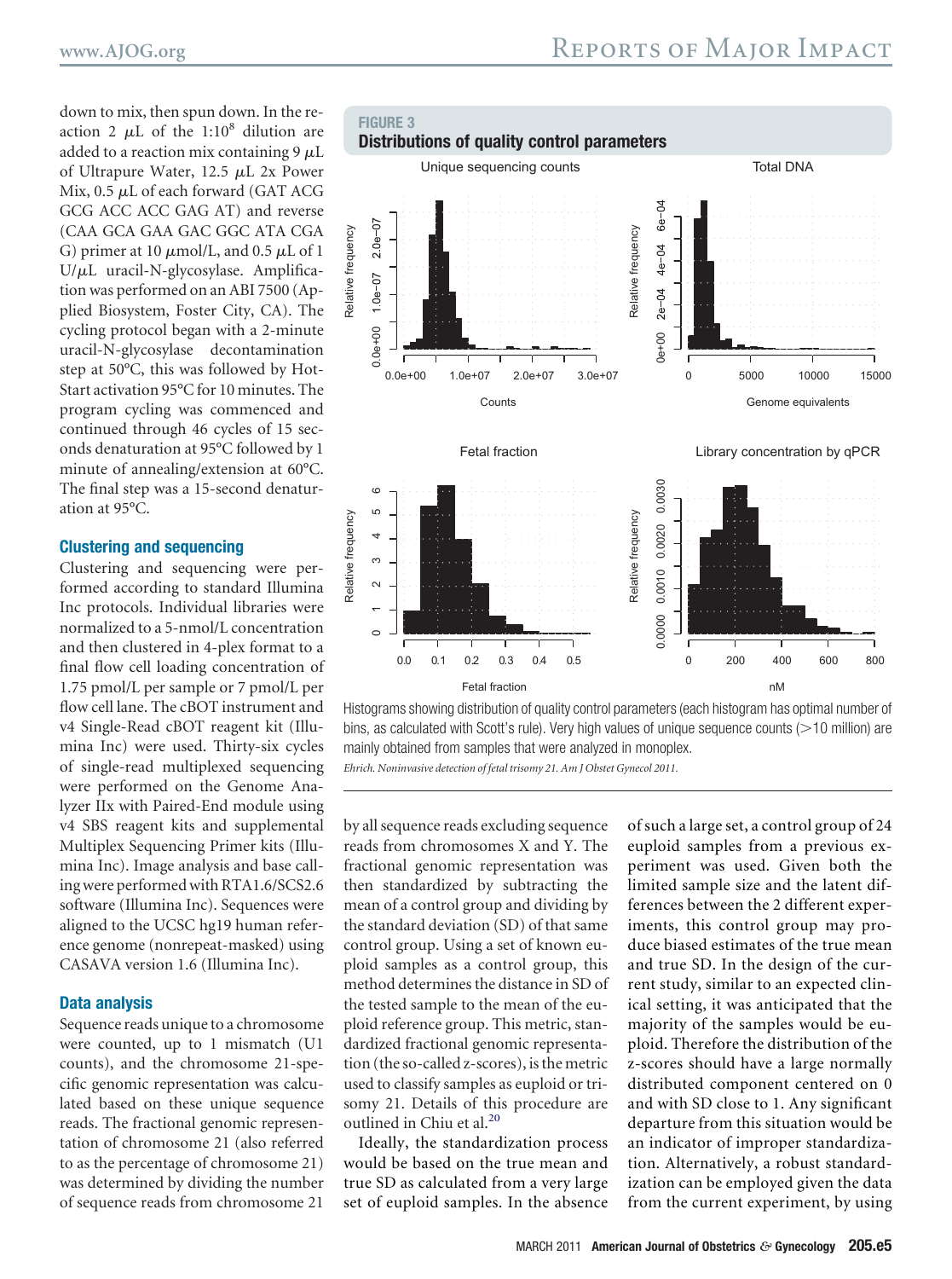#### <span id="page-5-0"></span>**TABLE 1**

| Demographics of 449 analyzed samples |  |  |  |
|--------------------------------------|--|--|--|
|--------------------------------------|--|--|--|

| <b>Demographic</b>                  | <b>Median</b> | Range                                    |
|-------------------------------------|---------------|------------------------------------------|
| Maternal age, $y(n = 448)$          | 37            | $(18 - 47)$                              |
| Gestational age, wk ( $n = 448$ )   | 16            | $(8 - 36)$                               |
| Maternal weight, lb ( $n = 425$ )   | 153           | $(96 - 314)$                             |
| Variable                            | Percent       | $(N_{\text{affected}}/N_{\text{total}})$ |
| Indication for testing <sup>a</sup> |               |                                          |
| Positive serum screening            | 30.2          | (133/441)                                |
| Advanced maternal age               | 68.3          | (306/448)                                |
| Ultrasound abnormality              | 12.9          | (57/441)                                 |
| Positive family history             | 5.2           | (23/441)                                 |
| Not specified                       | 10.2          | (45/441)                                 |
| Procedure                           |               |                                          |
| CVS                                 | 19            | (84/442)                                 |
| Genetic amniocentesis               | 81            | (358/442)                                |
| Confirmation                        |               |                                          |
| Karyotype                           | 59.9          | (269/449)                                |
| <b>FISH</b>                         | 2.9           | (13/449)                                 |
| <b>Both</b>                         | 35.6          | (160/449)                                |
| QF-PCR                              | 1.6           | (7/449)                                  |

For some patients not all information was available. Number of patients used to calculate statistics is indicated for each parameter.

*CVS*, chorionic villus sampling; *FISH*, fluorescent in situ hybridization; *QF-PCR*, quantitative fluorescent polymerase chain reaction.

 $a$  Some patients had  $>1$  indication.

*Ehrich. Noninvasive detection of fetal trisomy 21. Am J Obstet Gynecol 2011.*

the median and median absolute deviation for the calculation of z-scores.

Twenty-four known euploid samples from a previous study were used to determine mean and SD of the percent of chromosome 21 representation needed for calculating the z-scores for the set of 480 samples. The determination of the mean and SD of the distribution of z-scores was performed by applying an iterative censoring approach. In each iteration we excluded the most extreme values (outside of 3 SD) and recalculated mean and SD. The values for mean and SD approached a stable value after 10 iterations. Using this method, we estimate the true mean to be – 0.6 and the SD to be 1.03. Based on these values the empirically derived z-score cutoff was set to 2.5 (z-score cutoff  $=$  mean  $+$  3 SD). This distribution of the z-scores is displayed in [Figure 1.](#page-3-0) The z-score cutoff was derived and applied to the data before unblinding.

We used the same 24 reference samples and sequenced them in monoplex format. The resulting data were used to calculate mean and SDfor this monoplex reference dataset. For the set of 10 samples that were run in monoplex we did not have enough data available for an equivalent bias estimate. Consequently, we applied the same z-score cutoff to the entire dataset.

The empirically derived threshold of  $z = 2.5$  correlates well with the cutoff of  $z = 3$ , when z-scores are calculated using the robust standardization procedure described earlier. In effect, we are still applying the same rule of 3 SD but our approach compensates for a biased control group. [Figure 2](#page-3-0) depicts this correlation.

In future analysis, the results from studies like the one presented here can be used to derive a more robust mean and SD for the calculations of z-scores. Enrolling more patients will clearly benefit the analytical procedure and over time may make empirically derived cutoffs unnecessary.

#### **Quality control criteria**

All incoming plasma samples were inspected to assure each was intact and had sufficient volume.

Assay-specific QC criteria were derived from the results of the pilot studies. [Figure 3](#page-4-0) depicts the distribution of values of the QC assays obtained for the entire set of 467 samples that underwent QC. A subset of 449 samples had sufficient quality in all control assays to be enrolled into the analysis.

The following cutoffs were used: for samples that were analyzed in 4-plex:

- Minimum fetal fraction, as estimated with the FQA: 3.9%.
- Minimum total DNA per sample, as estimated with the FQA: 556 copies.
- Minimum library concentration, as measured with a qPCR assay: 32.3 nmol.
- Minimum number of total unique, postfilter counts (U1 counts): 3,044,976.

The following cutoffs were used for samples that were analyzed in monoplex:

- Minimum total DNA per sample, as estimated with the FQA: 556 copies.
- Minimum library concentration, as measured with a qPCR assay: 32.3 nmol.
- Minimum number of total unique, postfilter counts (U1 counts): 12,179,904.

The confidence intervals (CIs) for sensitivity and specificity were calculated using Wilson score method incorporat-ing continuity correction.<sup>[25-27](#page-10-0)</sup>

All calculations were done using the R environment for statistical computing.<sup>[28](#page-10-0)</sup>

Raw data for the analyzed patient samples will be made available upon request.

#### **Pilot studies and implementation of calling rules**

We carried out 3 pilot studies to assess the general feasibility of the multiplexing, to test the processing infrastructure, and to test the procedure for requesting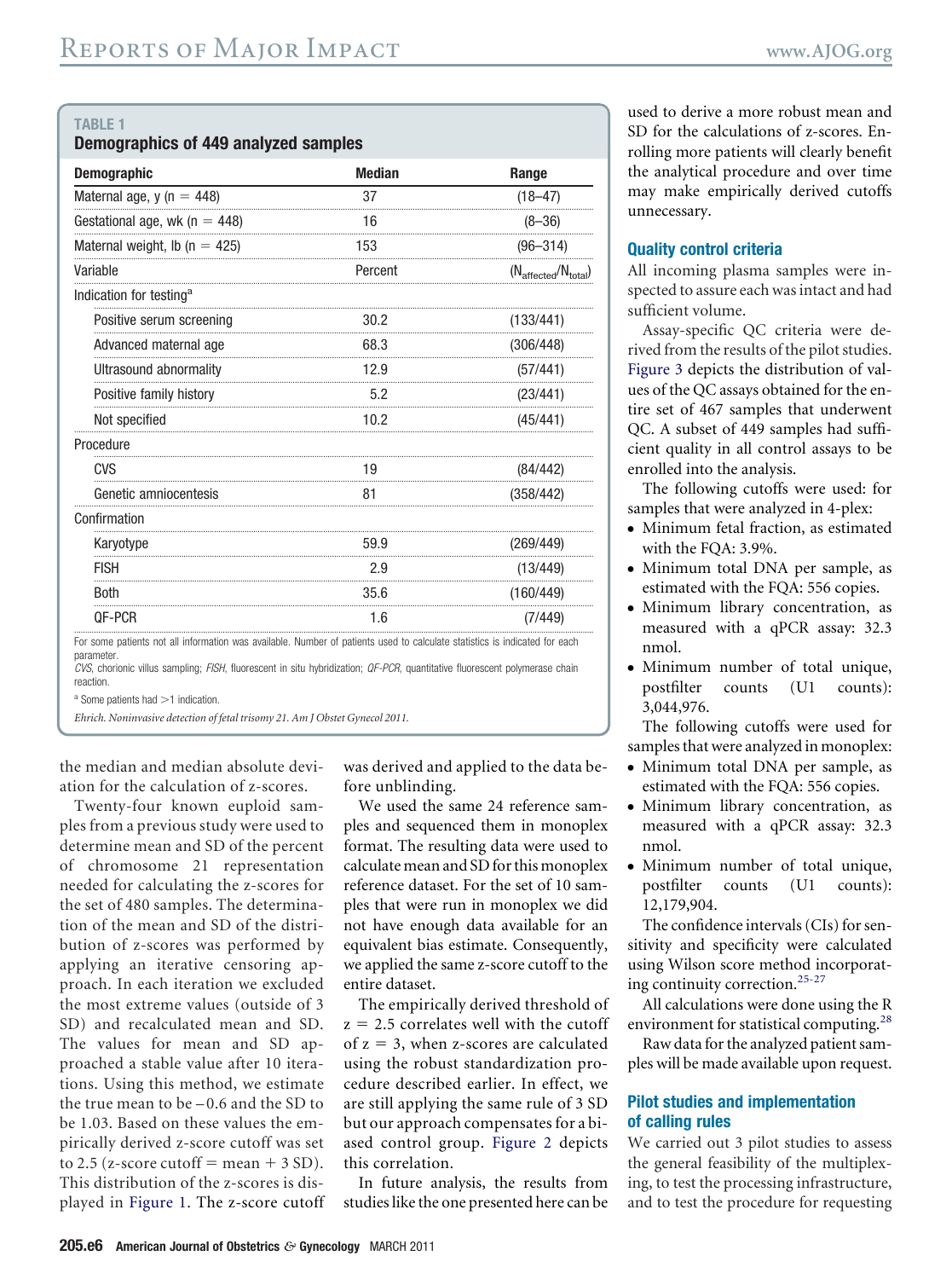<span id="page-6-0"></span>and receiving blinded samples from a third party. The data obtained in these pilot studies were used to establish the quality criteria and calling rules for the main study reported in this article.

In the first pilot study, we analyzed 86 samples from women with euploid fetuses and 10 from women with a trisomy 21 fetus: 84 were correctly identified as euploid and 8 were correctly identified as trisomy 21 and 4 samples were misclassified, including 2 false positives and 2 false negatives. The source documentation for all samples was reviewed and revealed that the 2 false-negative samples were incorrectly annotated by the third-party providing the sample, resulting in the selection of 2 euploid samples incorrectly classified as trisomy 21. Thus, in retrospect, these samples were correctly identified as euploid. The 2 false positives remained discrepant. The sample provider revised the sample selection and receiving procedure manuals to mitigate against future transcription errors.

Next, we tested the established internal sample processing infrastructure and the quality control (QC) documentation. In this second pilot study, we processed 96 samples from women with euploid fetuses according to standard operating procedures. We correctly identified 95 samples as euploid and 1 sample was misclassified as a trisomy 21 sample.

Finally, in the third pilot study, we verified the modified protocol to request, review, and process a set of blinded samples and to send the results to an external biostatistician. Forty euploid samples and 4 trisomy 21 samples were requested from PRA and BST. The results documented that 1 sample had to be excluded from the analysis because of a failed sequencing reaction. The remaining 43 samples were classified correctly (40 euploid and 3 trisomy 21).

#### **RESULTS**

The study comprised 480 plasma samples from pregnant women who were a priori at high risk for fetal trisomy 21. Details of sample demographics are pro-

#### **TABLE 2**

|  |  |  | <b>Reasons for sample exclusion</b> |
|--|--|--|-------------------------------------|
|--|--|--|-------------------------------------|

| Variable                     | <b>Criteria</b>                      | <b>Samples excluded</b>   |
|------------------------------|--------------------------------------|---------------------------|
| Incoming inspection          | Plasma volume $<$ 3.5 mL             | g                         |
| Processing error             | Sample dropped during DNA extraction |                           |
|                              | Samples mixed into each other        |                           |
|                              | Tube broke during centrifugation     |                           |
|                              |                                      | Subtotal: 13              |
| Quality control <sup>a</sup> | Fetal percentage                     |                           |
|                              | Total DNA                            |                           |
|                              | Library concentration                | 15                        |
|                              | Unique counts                        | 11                        |
|                              |                                      | Subtotal: 18 <sup>a</sup> |

in 4-plex and second set was applied to all 10 samples that were sequenced in monoplex. Cutoff values are depicted in [Figure](#page-3-0) [1.](#page-3-0) Set of 31 samples excluded from analysis contained 28 euploids and 3 trisomy 21 samples.

 $a$  Some samples failed  $>1$  criterion.

*Ehrich. Noninvasive detection of fetal trisomy 21. Am J Obstet Gynecol 2011.*

vided in [Table 1.](#page-5-0) The samples were processed in 5 batches of 96 each. Each batch required approximately 10 days from DNA extraction to the final sequencing result. Since batches were processed in parallel, the entire study (including data analysis) was completed in July and August 2010.

Thirteen samples of the 480 were excluded as preanalytic failures because of insufficient quality (see Table 2 for details and quality-not-sufficient definitions). Twenty samples of the remaining 467 failed the initial sequencing QC. These showed sequence counts below the predetermined cutoff  $(<$ 3 million) but high-quality libraries (concentration 32.3 nmol). Libraries from samples that had 3.9% fetal DNA were resequenced in their original tetraplex for $mat (n = 10)$ , while samples with lower fetal DNA percentages were resequenced in monoplex  $(n = 10)$ . Only the resequencing results were considered. Application of assay QC cutoffs to the entire set of 467 samples thus excluded 18 samples (4%) from analysis. [Figure 4](#page-7-0) and Table 2 provide an overview of the QC process. Three excluded samples were subsequently identified as trisomy 21: 1 tube broke during centrifugation, 1 failed library and sequencing QC, and 1 failed sequencing QC after it had been resequenced.

Of the 449 samples that passed QC and were analyzed, 410 were euploid and 39 were trisomy 21. Of the trisomy 21 samples, all 39 were correctly identified. Of the euploid samples, 409 of the 410 were correctly classified while 1 was misclassified as trisomy 21 (false positive). Thus, the overall classification showed 100% sensitivity (95% CI, 89-100%) and 99.7% specificity (95% CI, 98.5–99.9%). [Figure 5](#page-8-0) shows the z-scores for euploid and trisomy 21 samples. Additionally, we plotted the nonnormalized fractional representation of chromosome 21 stratified by sample type and multiplexing level [\(Figure 6\)](#page-8-0). By use of the appropriate reference set for each of the mono- and tetraplex samples, a single z-score based classification cutoff can be applied.

To assess the value of the QC methods, we also performed a post hoc analysis of the classification accuracy of all 467 samples before applying our QC metrics (excluding only the 13 samples with preanalytic failures). The accuracy was comparable to the 449 samples described above. However, the full set of 467 had 1 trisomy 21 incorrectly called euploid (false negative). The sensitivity in this sample group was 97% (95% CI, 86 – 100%) and the specificity of 99.8% was marginally higher due to the increased sample number (95% CI, 98.5–100%).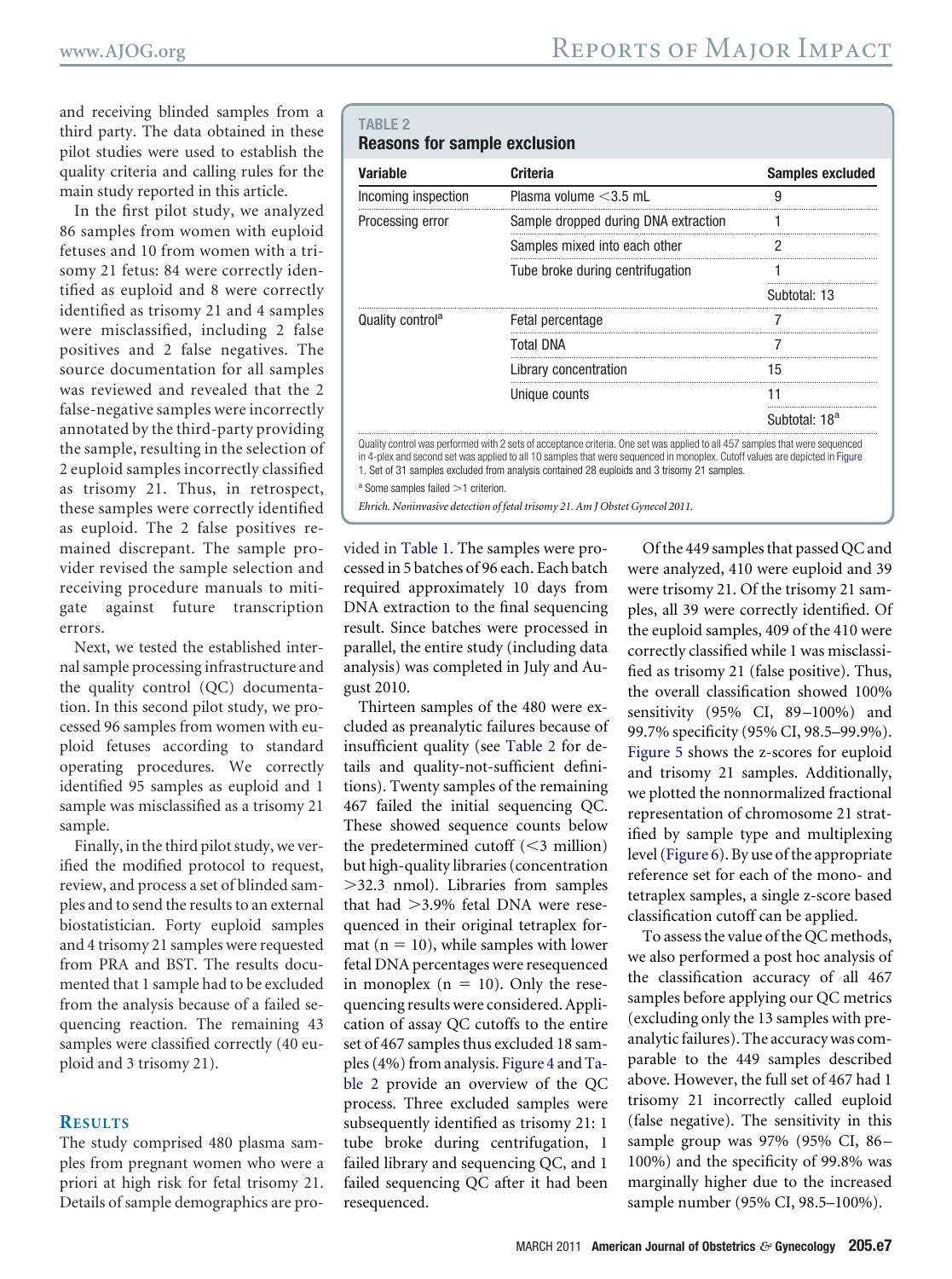#### <span id="page-7-0"></span>**FIGURE 4**

**Flowchart representing decision matrix for sample analysis**

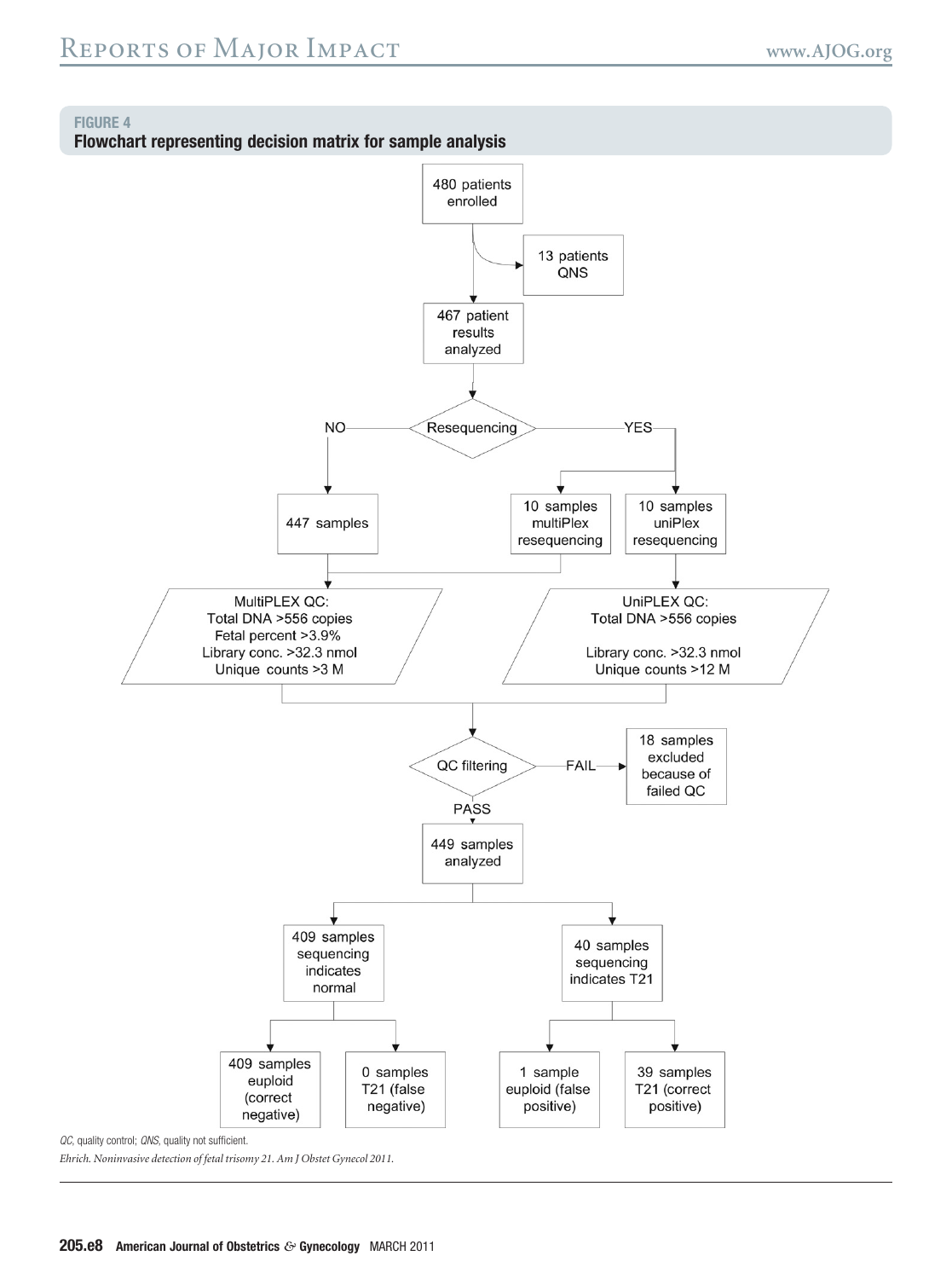<span id="page-8-0"></span>**FIGURE 5**

**The z-scores for euploid (***black***) and trisomy 21 (***red***) samples**

**FIGURE 6**



Depicted are the z-scores for the set of 449 analyzed samples, including 410 euploid (*black*) and 39 trisomy 21 (*red*) samples. To avoid overplotting, data points are separated in horizontal direction by some small random "jitter." The zscore cutoff of 2.5 is shown as *solid line*. Because a set of 24 euploid samples from an external reference set was used to calculate the mean and SD, the distribution of z-scores for euploid samples centers on  $-0.6$  instead of 0, and hence a cutoff of  $z = 2.5$  is more appropriate than the usual cutoff of 3.0.

*Ehrich. Noninvasive detection of fetal trisomy 21. Am J Obstet Gynecol 2011.*

#### **COMMENT**

Noninvasive prenatal aneuploidy detection has evolved and steadily improved over the last 20 years. Now, prenatal screening is on the verge of another major transformation. Rapidly advancing sequencing technologies are reaching a point where an individual's personal genome becomes available as a standard source for medically relevant genetic information. We took advantage of recent advances in MPSS, not to determine the full genomic sequence, but rather to use sequence-specific tags of known chromosomal location as a quantitative representation of individual chromosomes in maternal plasma. In this test, a sufficiently disproportionate representation of chromosome 21 is indicative of fetal



Non-normalized fractional representation of chromosome 21 stratified by multiplexing level and sample type. The data for reference sets are slightly different. In particular, the estimated variance of the reference set for monoplex samples is lower than for tetraplex samples (both  $n = 24$ ). Therefore, after standardization to the appropriate reference set, the trisomy 21 (T21) sample with the lowest chromosome 21 representation in monoplex can still be correctly classified. *Ehrich. Noninvasive detection of fetal trisomy 21. Am J Obstet Gynecol 2011.*

trisomy 21.<sup>[20](#page-9-0)</sup> The present blinded study comprised 480 patient samples of which 42 samples had a fetus with trisomy 21. Based on predefined, pretesting QC criteria, 31 samples including 3 trisomy 21 samples had insufficient quality and were excluded from further processing. The overall rate of successful completion of sample analysis in this study is 94%. If confirmed in subsequent studies, this rate would be clinically acceptable for such a high complexity assay. Thirteen samples were excluded because of insufficient sample volume or processing errors, both unrelated to the sequencing assay but likely to occur in clinical practice [\(Table 2\)](#page-6-0). A clinical laboratory will resort to a second plasma aliquot of the initial patient sample if the standard collection procedure uses more than one 10-mL tube of blood. Eighteen additional samples were excluded through the application of our QC processes. For some of these patients the second plasma aliquot might yield useable results.

In the remaining 449 samples, the test achieved a sensitivity of 100% and 99% specificity. While these numbers are encouraging, they must be viewed objectively. The number of samples analyzed in this feasibility study (39 trisomy 21 samples) is still relatively limited, and this small sample cohort may not span the entire spectrum of cases that presents in clinical practice. Future clinical validation studies with larger numbers of trisomy 21 samples will reveal the true sensitivity of this noninvasive aneuploidy test. The specificity can be assessed much more accurately from our dataset. The lower 95% CI for the specificity is 98%. Given the large number of euploid samples tested, the specificity is less likely to change significantly when more euploid samples from high-risk pregnancies are tested.

Further improvements will be necessary over the next years for this test to find more widespread adoption as a screening tool. The complexity of the assay has to be reduced to allow decentralized processing in less specialized clinical laboratories. Lower failure rates and quicker turnaround times are desirable to meet patient expectations in prenatal screening. Ideally, a screening test will also include trisomy 18, as done in current practice, and potentially trisomy 13. Finally, the clinical sensitivity and specificity achieved in the high-risk population needs to be validated in a general population screen.

Today trisomy 21 detection by MPSS in high-risk women is complicated but manageable if implemented with appropriate procedures and qualitymetrics. This assay holds considerable promise for prenatal aneuploidy detection in pregnant women at high risk for a trisomy 21 fetus. If the current results are confirmedin alarger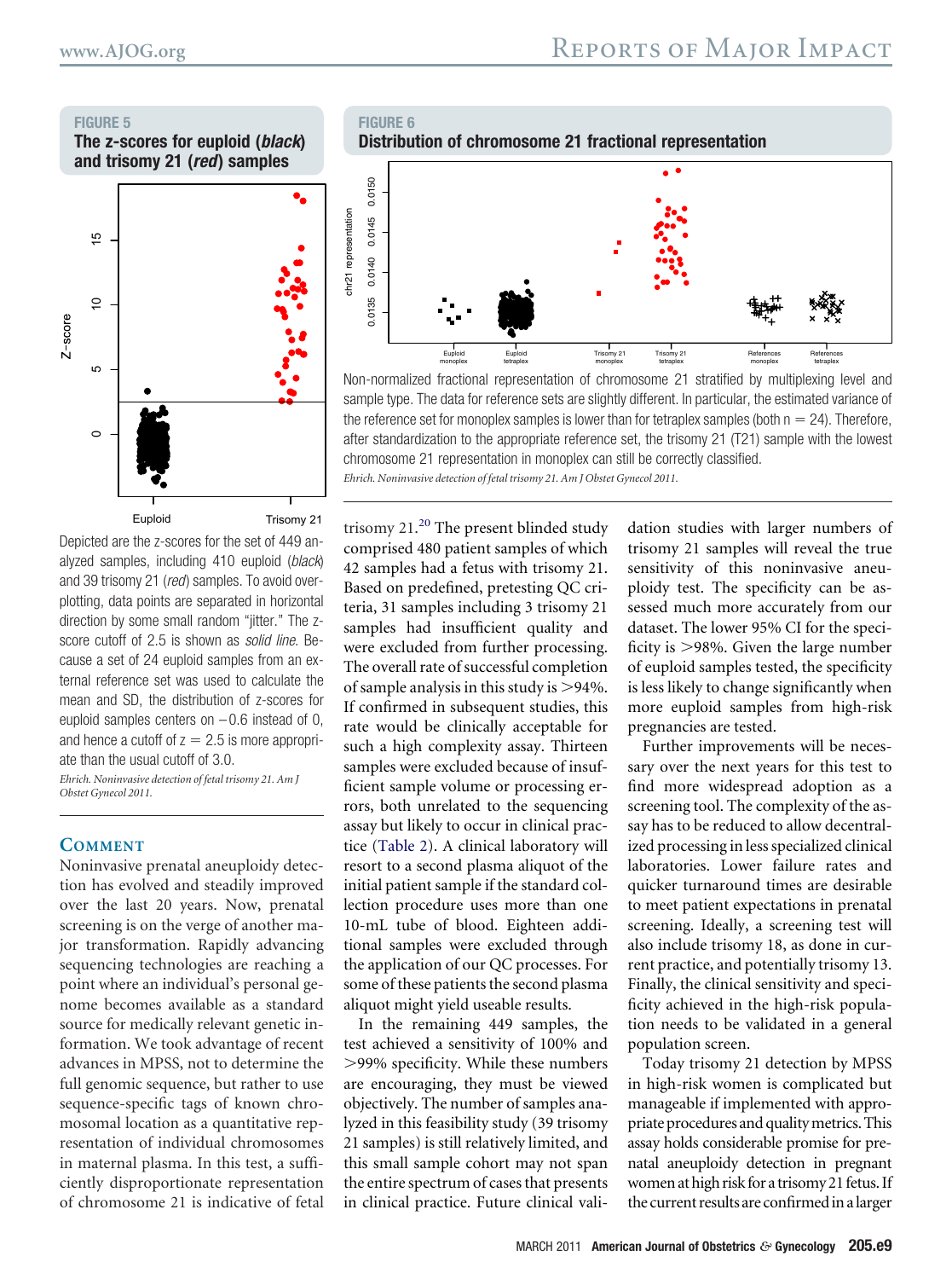<span id="page-9-0"></span>multicenter trial, this method could have a substantial impact on future clinical practice. The number of pregnant women who are candidates to undergo invasive testing owing to advances in prenatal fetal ultrasound scanning and serum biochemical screening for fetal chromosome abnormalities, including Down syndrome, has increased with the advent of modern, more complex screening algorithms. There remains the traditional risk group of women who are aged  $\geq$ 35 years at term, and this group too has been growing over the last 3 decades. In 1980 in the United States, approximately 4.5% of all pregnant women were of advanced maternal age; by 2007, that figure had increased to 14%.<sup>29</sup> Consequently, being at high risk for a trisomy 21 pregnancy is becoming more relevant to a larger group of women. Although the merits of current screening technologies cannot be understated, ultimately these women are faced with the decision to undergo an invasive procedure, which to this day continues to add risk to the pregnancy. Our data show that a noninvasive prenatal trisomy 21 test from ccff DNA might be used in concert with other clinical assessments, such as ultrasound, and become an option to better identify those women who would, or would not, benefit from confirmatory invasive diagnostic tests.

In this study, we have taken the next step in evaluating the use of ccf DNA sequencing and have shown that it has the potential to be highly accurate. We have also implemented technical improvements to overcome the previous barrier to implementing this new technology by increasing the throughput and reducing the cost. These technical assay improvements are essential to enable an adoption into clinical practice once a planned clinical validation of the test in a larger multicenter study has been completed.

#### **ACKNOWLEDGMENTS**

We thank Dennis Lo and Rossa Chiu for advice on the sequencing and data analysis protocols and the provision of the standard for DNA library quantification. We thank Yong Chen, DPhil, Dave Henderson, and Ryan Biltz for their excellent work on establishing early versions of the analytical scripts and the necessary information technology infrastructure. We also thank Haiping Lu, Rochelle Jean-Jacques, and Stephanie

Lin for their outstanding work on sample processing and DNA extractions. We are also grateful to Sonia Minassian, DPhil, for acting as the independent third party within the unblinding process as well as Aruna Bansal, DPhil, for independent verification of the sample datasets submitted to the third party for unblinding. We wish to gratefully acknowledge the assistance of the following individuals in the recruitment of patients for this study: Erol Amon, MD, St. Louis University; Keith Aqua, MD and Cynthia Goldberg, MD, Visions Clinical Research; Susan Baker, MD, University of South Alabama; Richard Beyerlein, MD, Clinical Trials of America; Richard Bronsteen, MD, William Beaumont Hospital; Jay Cohen, MD, Discovery Clinical Research; Larry Cousins, MD, San Diego Perinatal Center; Micah Harris, MD, Women's Health Research; Greigh Hirata, MD, Fetal Diagnostic Institute of the Pacific; Heather Holmes, MD, Texas Tech University Health Services Center; Meena Khandelwal, MD, Cooper University Hospital; Helena Kilpatrick, MD, Magnolia Ob/ Gyn Research Center; Brian Kirshon, MD, Houston Perinatal Associates; Robert Klein, MD, Global Ob/Gyn Center; Steven Lenowitz, MD; Jorge Lodeiro, MD, Kingsport Perinatology; B. Kerry Lowder, MD, Woman's Clinic; Elaine Lyon, PhD, ARUP Laboratories; Frederico Mariona, MD, Maternal Fetal Medicine of MI; Dibe Martin, MD, South Florida Perinatal Medicine; Rovena Reagan, MD, Women's Health Care of San Diego; Jaime Rodriguez, MD, Sheridan Clinical Research; Christopher Robinson, MD, Medical University of South Carolina; Carl Rose, MD, Mayo Clinic; Milroy Samuel, MD, Complete Healthcare for Women; Asad Sheikh, MD, Gioi Smith-Nguyen, MD, Sharp Grossmont Center for Clinical Research; Spectrum Health Maternal Fetal Medicine; Advanced Biosciences Resources.

#### **REFERENCES**

**1.** Centers for Disease Control and Prevention. Improved national prevalence estimates for 18 selected major birth defects-United States, 1999-2001. Morbidity and Mortality Weekly 2006;54:1301-5.

**2.** Savva GM, Morris JK, Mutton DE, Alberman E. Maternal age-specific fetal loss rates in Down syndrome pregnancies. Prenat Diagn 2006; 26:499-504.

**3.** Morris JK, Mutton DE, Alberman E. Revised estimates of the maternal age specific live birth prevalence of Down's syndrome. J Med Screen 2002;9:2-6.

**4.** Haddow JE, Palomaki GE, Canick JA, Knight GJ. Prenatal screening for open neural tube defects and Down's syndrome. In: Rodeck CH, Whittle MJ, eds. Fetal medicine: basic science and clinical practice. London (United Kingdom): Churchill Livingstone Elsevier; 2009.

**5.** Wald NJ, Watt HC, Hackshaw AK. Integrated screening for Down's syndrome on the basis of tests performed during the first and second trimesters. N Engl J Med 1999;341:461-7.

**6.** Merkatz IR, Nitowsky HM, Macri JN, Johnson WE. An association between low maternal serum alpha-fetoprotein and fetal chromosome abnormalities. Am J Obstet Gynecol 1984; 148:886-94.

**7.** American College of Obstetricians and Gynecologists. ACOG practice bulletin no. 77. Obstet Gynecol 2007;109:217-25.

**8.** Lo YMD, Corbetta N, Chamberlain PF, et al. Presence of fetal DNA in maternal plasma and serum. Lancet 1997;350:485-7.

**9.** Sikora A, Zimmermann BG, Rusterholz C, et al. Detection of increased amounts of cell-free fetal DNA with short PCR amplicons. Clin Chem 2010;56:136-8.

**10.** Nygren AOH, Dean J, Jensen TJ, et al. Quantification of fetal DNA by use of methylation-based DNA discrimination. Clin Chem 2010;56:1627-35.

**11.** Fan HC, Blumenfeld YJ, Chitkara U, Hudgins L, Quake SR. Analysis of the size distributions of fetal and maternal cell-free DNA by paired-end sequencing. Clin Chem 2010;56: 1279-86.

**12.** Lun FM, Chiu RW, Allen Chan KC, Yeung Leung T, Kin Lau T, Dennis Lo YM. Microfluidics digital PCR reveals a higher than expected fraction of fetal DNA in maternal plasma. Clin Chem 2008;54:1664-72.

**13.** Lo YMD, Zhang J, Leung TN, Lau TK, Chang AMZ, Hjelm NM. Rapid clearance of fetal DNA from maternal plasma. Am J Hum Genet 1999;64:218-24.

**14.** Chitty LS, van der Schoot CE, Hahn S, Avent ND. SAFE-the special non-invasive advances in fetal and neonatal evaluation network: aims and achievements. Prenat Diagn 2008; 28:83-8.

**15.** Dhallan R, Au WC, Mattagajasingh S, et al. Methods to increase the percentage of free fetal DNA recovered from the maternal circulation. JAMA 2004;291:1114.

**16.** Tong YK, Jin S, Chiu RWK, et al. Noninvasive prenatal detection of trisomy 21 by an epigenetic-genetic chromosome-dosage approach. Clin Chem 2010;56:90-8.

**17.** Chu T, Burke B, Bunce K, Surti U, Allen Hogge W, Peters DG. A microarray-based approach for the identification of epigenetic biomarkers for the noninvasive diagnosis of fetal disease. Prenat Diagn 2009;29:1020-30.

**18.** Lo YM, Tsui NB, Chiu RW, et al. Plasma placental RNA allelic ratio permits noninvasive prenatal chromosomal aneuploidy detection. Nat Med 2007;13:218-23.

**19.** Tsui NBY, Akolekar R, Chiu RWK, et al. Synergy of total PLAC4 RNA concentration and measurement of the RNA single-nucleotide polymorphism allelic ratio for the noninvasive prenatal detection of trisomy 21. Clin Chem 2010;56:73-81.

**20.** Chiu RW, Chan KC, Gao Y, et al. Noninvasive prenatal diagnosis of fetal chromosomal aneuploidy by massively parallel genomic sequencing of DNA in maternal plasma. Proc Natl Acad Sci U S A 2008;105:20458-63.